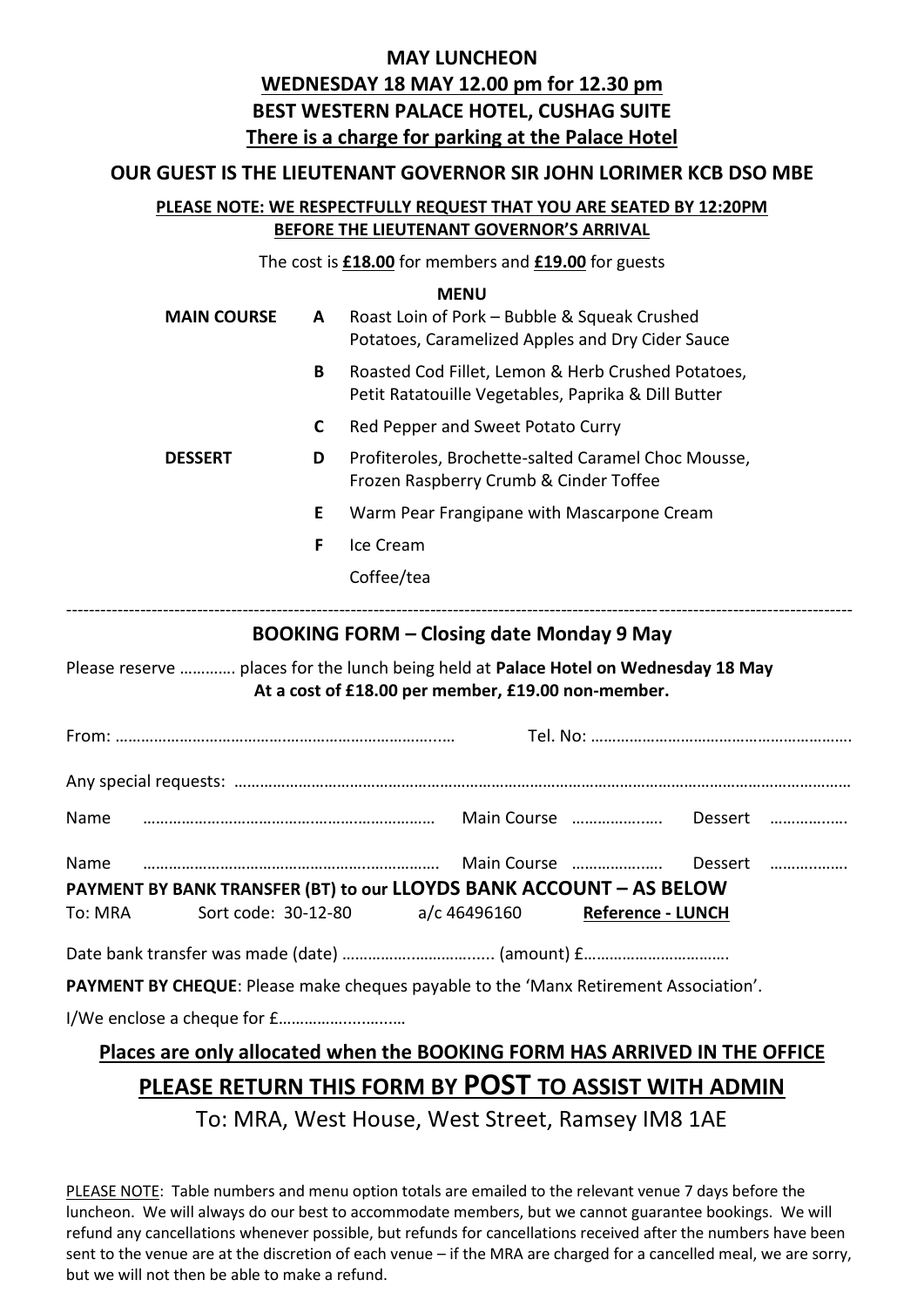

*CALF OF MAN TRIP*



## **SATURDAY 7 MAY**

**Sailing from the Raglan Pier, Port Erin on the Shona, a 30-minute boat trip to The Calf of Man, landing at Cow Harbour. Sailings are weather permitting and sailing times depend on the tides.**

### **WE WILL ONLY HAVE THE DEPARTURE TIME 3 DAYS PRIOR TO THE TRIP.**

**Time ashore will be up to 5 hours and our guide for the day will be Desi Robinson.**

**Sturdy walking shoes are advised.** 

**You will need to bring a packed lunch and a drink.**

**Availability is limited. More trips can be organised if necessary.**

**Cost £25.00 per person PAYABLE ON THE DAY**

**PLEASE NOTE: This event is for MEMBERS ONLY**

…………………………………………………………………………………….………………………………………….…

### **BOOKING FORM BOOKINGS TO BE IN THE OFFICE BY MONDAY 2 MAY**

### **Cost £25.00 per person PAYABLE ON THE DAY**

Please reserve .…………..… places for **'Calf of Man'** on **Saturday 7 May SAILING TIME TO BE CONFIRMED 3 DAYS BEFORE THE EVENT**

Name: …………………………………………............................. Tel. No: ………………..…….………..

Name: ………………………................................................ Tel. No: ………………………...……..

**Places are only allocated when the BOOKING FORM HAS ARRIVED IN THE OFFICE**

### **PLEASE RETURN THIS FORM BY POST TO ASSIST WITH ADMIN**

To: MRA, West House, West Street, Ramsey IM8 1AE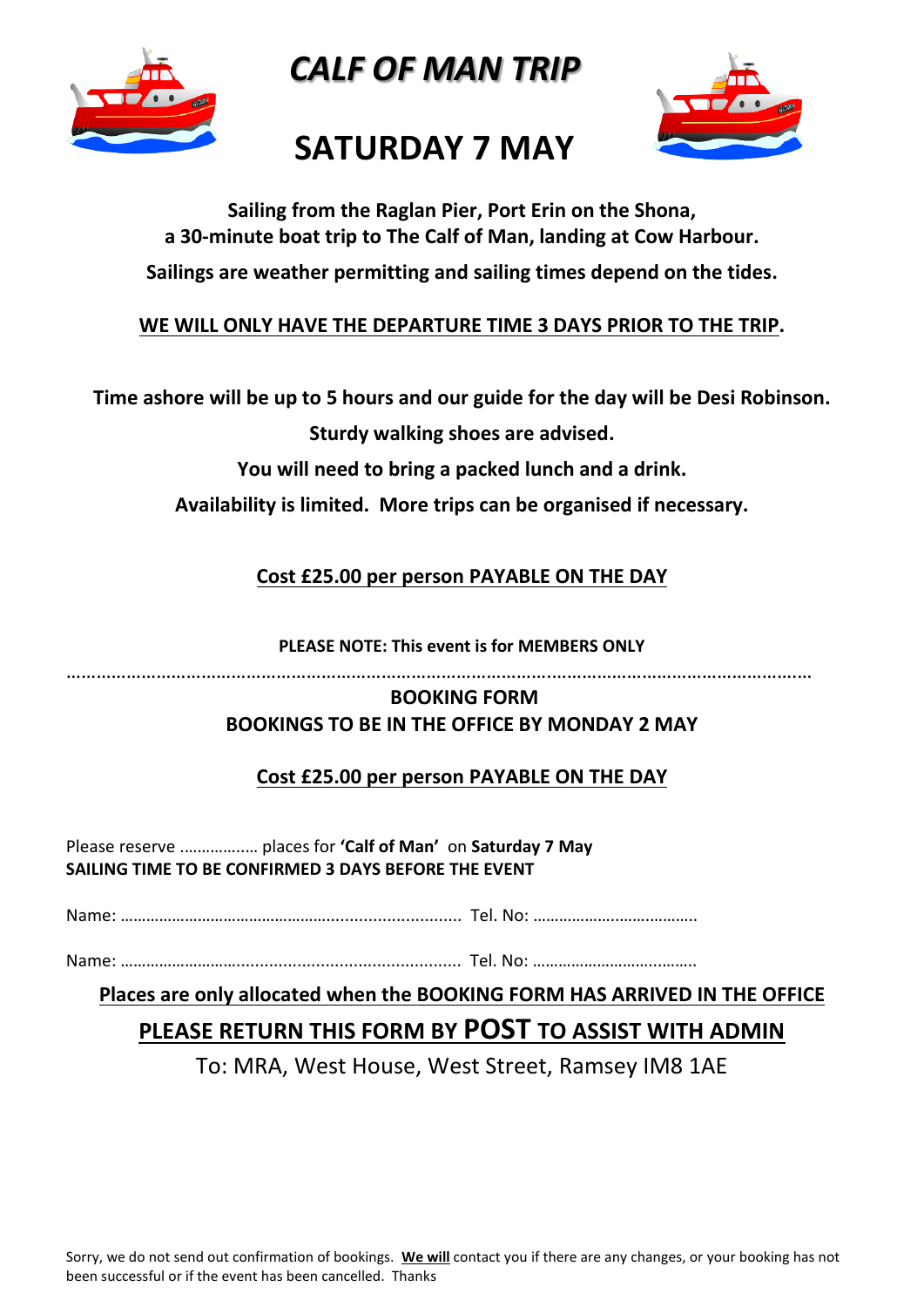|                                                                                                                                                                                                                                                                                                                                            |                                                             | <b>PARTY NIGHT</b>                                                                              |                   |  |  |  |
|--------------------------------------------------------------------------------------------------------------------------------------------------------------------------------------------------------------------------------------------------------------------------------------------------------------------------------------------|-------------------------------------------------------------|-------------------------------------------------------------------------------------------------|-------------------|--|--|--|
|                                                                                                                                                                                                                                                                                                                                            |                                                             | In the Marquee at the<br><b>FUN FARM, ONCHAN</b><br><b>THURSDAY 26 MAY</b><br>7:30pm till late! |                   |  |  |  |
| Come along to our Party Night in the Marquee at the Fun Farm, Whitebridge<br>Road, Onchan on Thursday 26 May.<br>The bar will be open from 7:30pm and a buffet will be served at 8:00pm<br>Dancing starts at 9:00pm<br>Music provided by our favourite DJ Peter Dunn<br>Cost £18 per person<br>PLEASE NOTE: This event is for MEMBERS ONLY |                                                             |                                                                                                 |                   |  |  |  |
| <b>BOOKING FORM</b><br><b>BOOKINGS TO BE IN THE OFFICE BY WEDNESDAY 18 MAY</b>                                                                                                                                                                                                                                                             |                                                             |                                                                                                 |                   |  |  |  |
|                                                                                                                                                                                                                                                                                                                                            | Please reserve  places for 'Party Night' on Thursday 26 May |                                                                                                 |                   |  |  |  |
|                                                                                                                                                                                                                                                                                                                                            |                                                             |                                                                                                 |                   |  |  |  |
| PAYMENT BY BANK TRANSFER (BT) to our LLOYDS BANK ACCOUNT - AS BELOW<br>(£18.00 per person)                                                                                                                                                                                                                                                 |                                                             |                                                                                                 |                   |  |  |  |
| To: MRA                                                                                                                                                                                                                                                                                                                                    | Sort code: 30-12-80                                         | a/c 46496160                                                                                    | Reference - Party |  |  |  |
|                                                                                                                                                                                                                                                                                                                                            |                                                             |                                                                                                 |                   |  |  |  |
| PAYMENT BY CHEQUE: Please make cheques payable to the 'Manx Retirement Association'.                                                                                                                                                                                                                                                       |                                                             |                                                                                                 |                   |  |  |  |
| I/We enclose a cheque for f                                                                                                                                                                                                                                                                                                                |                                                             |                                                                                                 |                   |  |  |  |
| Places are only allocated when the BOOKING FORM HAS ARRIVED IN THE OFFICE                                                                                                                                                                                                                                                                  |                                                             |                                                                                                 |                   |  |  |  |
| PLEASE RETURN THIS FORM BY POST TO ASSIST WITH ADMIN                                                                                                                                                                                                                                                                                       |                                                             |                                                                                                 |                   |  |  |  |
| To: MRA, West House, West Street, Ramsey IM8 1AE                                                                                                                                                                                                                                                                                           |                                                             |                                                                                                 |                   |  |  |  |

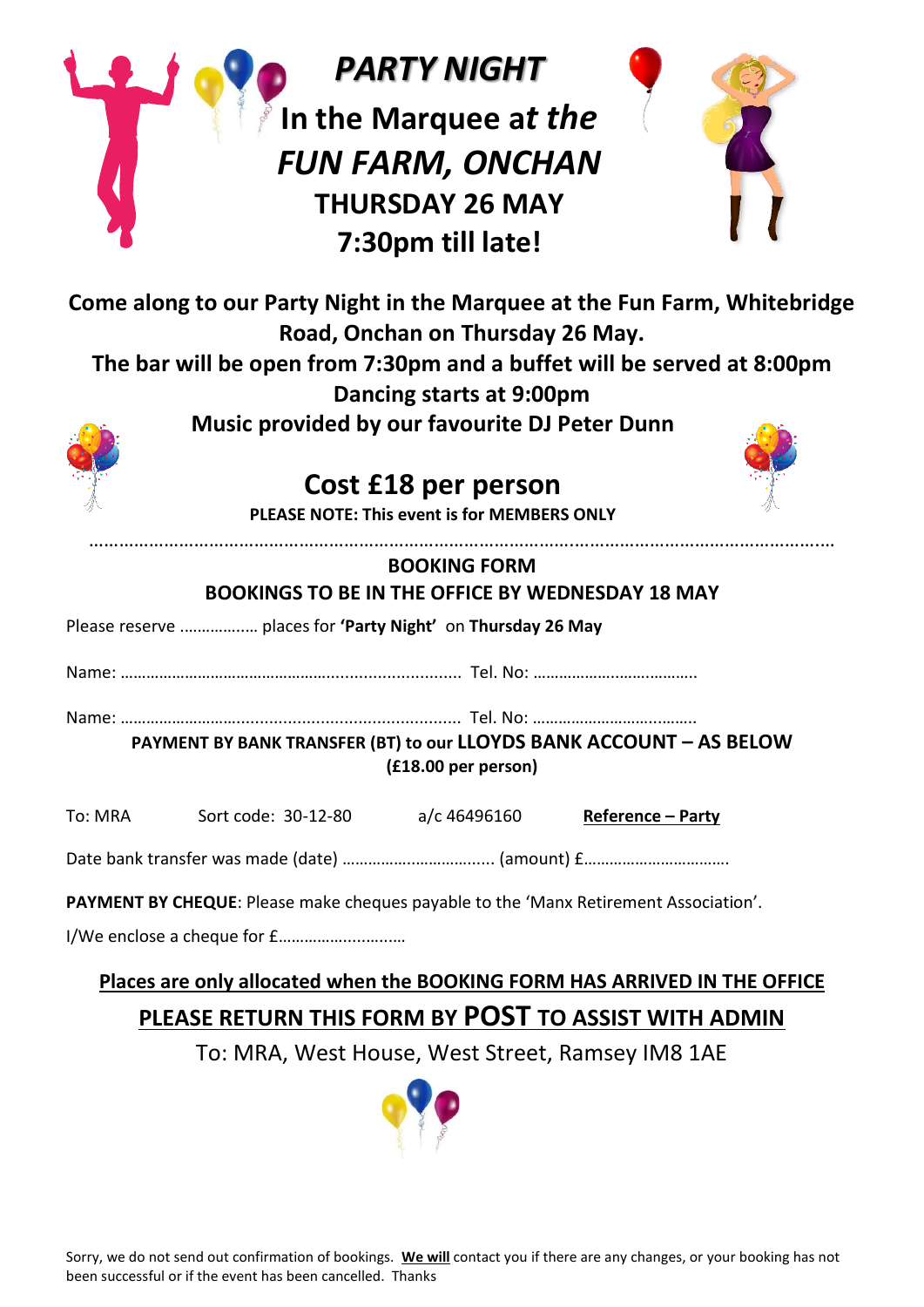|                                                                                          | <b>TEN PIN BOWLING</b>                                    |  |  |  |  |  |  |
|------------------------------------------------------------------------------------------|-----------------------------------------------------------|--|--|--|--|--|--|
|                                                                                          | <b>AT THE PEPSI MAX - RAMSEY</b>                          |  |  |  |  |  |  |
|                                                                                          | <b>THURSDAY 12 MAY at 2:00pm</b>                          |  |  |  |  |  |  |
|                                                                                          | (arrive at 1:45pm)                                        |  |  |  |  |  |  |
| 2 GAMES OF BOWLING at 2:00pm                                                             |                                                           |  |  |  |  |  |  |
| <b>PLUS</b>                                                                              |                                                           |  |  |  |  |  |  |
| TEA/COFFEE & CAKE at 3:30pm                                                              |                                                           |  |  |  |  |  |  |
| <b>COST £14.00 PER PERSON</b>                                                            |                                                           |  |  |  |  |  |  |
| Even if you've never played before,                                                      |                                                           |  |  |  |  |  |  |
|                                                                                          | come and have a go!                                       |  |  |  |  |  |  |
|                                                                                          | Have fun with friends and test your skills!               |  |  |  |  |  |  |
|                                                                                          | PLEASE NOTE: This event is for MEMBERS ONLY.              |  |  |  |  |  |  |
| Guests are welcome to join us at monthly luncheon                                        |                                                           |  |  |  |  |  |  |
|                                                                                          | <b>BOOKING FORM</b>                                       |  |  |  |  |  |  |
|                                                                                          | <b>BOOKINGS TO BE IN THE OFFICE BY WEDNESDAY 4 MAY</b>    |  |  |  |  |  |  |
| Please reserve  places for '10 Pin Bowling' on Thursday 12 May at 2:00pm                 |                                                           |  |  |  |  |  |  |
|                                                                                          |                                                           |  |  |  |  |  |  |
|                                                                                          |                                                           |  |  |  |  |  |  |
| PAYMENT BY BANK TRANSFER (BT) to our LLOYDS BANK ACCOUNT - AS BELOW<br>£14.00 per person |                                                           |  |  |  |  |  |  |
| To: MRA                                                                                  | Sort code: 30-12-80<br>a/c 46496160<br>Reference - 10 Pin |  |  |  |  |  |  |
|                                                                                          |                                                           |  |  |  |  |  |  |
| PAYMENT BY CHEQUE: Please make cheques payable to the 'Manx Retirement Association'.     |                                                           |  |  |  |  |  |  |

I/We enclose a cheque for £…………….....…...…

### **Places are only allocated when the BOOKING FORM HAS ARRIVED IN THE OFFICE PLEASE RETURN THIS FORM BY POST TO ASSIST WITH ADMIN**

To: MRA, West House, West Street, Ramsey IM8 1AE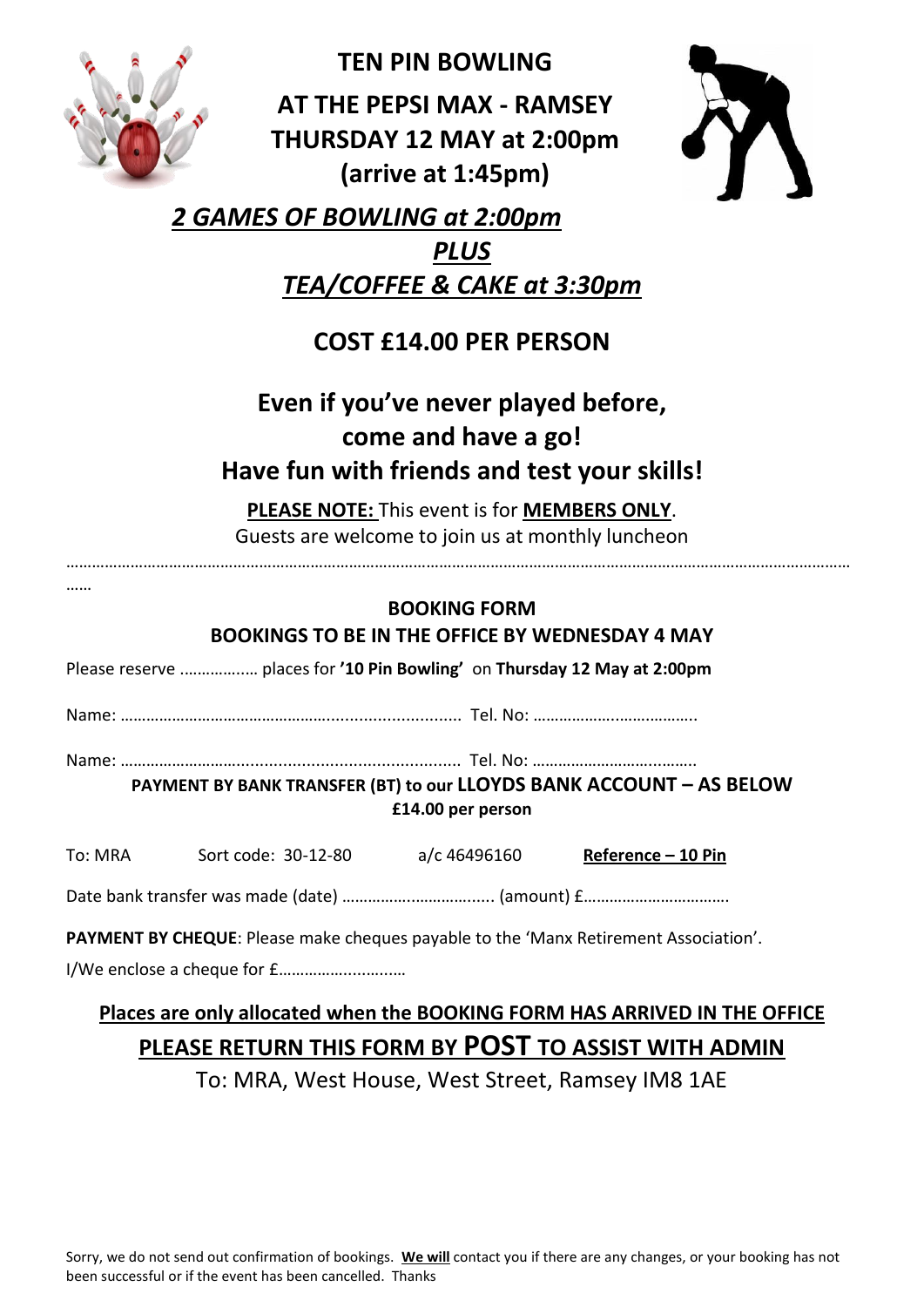

*WURLITZER CONCERT VILLA MARINA ARCADE* 



# **THURSDAY 23 JUNE at 7:30pm**

**Come and enjoy an evening with Phil Kelsall and the Mighty Wurlitzer**

**On Thursday 23 June at 7:30pm - in the Villa Marina Arcade**

**Blackpool's Tower Ballroom is home to the most famous and most played Wurlitzer and Phil Kelsall has now completed 45 years at the Tower having been appointed in 1975.**

**PLEASE NOTE:** 

**The concert will be in the Villa Marina Arcade which is next to the Gaiety Theatre**



**Cost £10.00 per person**

**This event is for MEMBERS ONLY**



**BOOKING FORM BOOKINGS TO BE IN THE OFFICE BY WEDNESDAY 11 MAY**

…………………………………………………………………………………….………………………………………….…

Please reserve .…………..… places for **'Wurlitzer Concert'** on **Thursday 23 June at 7:30pm**

Name: …………………………………………............................. Tel. No: ………………..…….………..

Name: ………………………................................................ Tel. No: ………………………...……..

**PAYMENT BY BANK TRANSFER (BT) to our LLOYDS BANK ACCOUNT – AS BELOW £10.00 per person**

| To: MRA | Sort code: 30-12-80 | a/c 46496160 | Reference - Wurlitzer |
|---------|---------------------|--------------|-----------------------|
|         |                     |              |                       |

Date bank transfer was made (date) ……………..…………...... (amount) £…………………………….

**PAYMENT BY CHEQUE**: Please make cheques payable to the 'Manx Retirement Association'.

I/We enclose a cheque for £…………….....…...…

### **Places are only allocated when the BOOKING FORM HAS ARRIVED IN THE OFFICE PLEASE RETURN THIS FORM BY POST TO ASSIST WITH ADMIN**

To: MRA, West House, West Street, Ramsey IM8 1AE